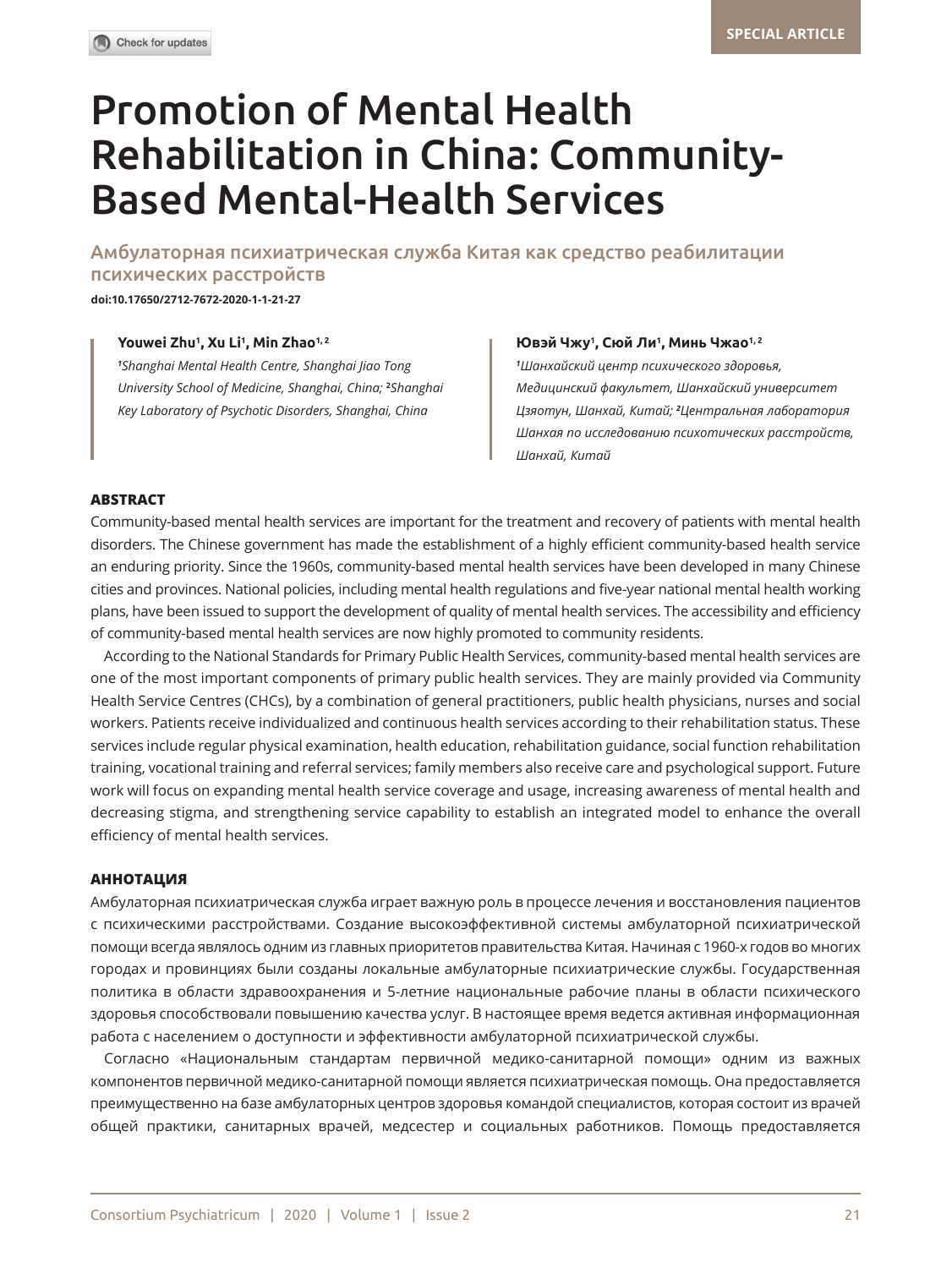индивидуализированно и непрерывно, а ее наполнение зависит от реабилитационного статуса пациентов. Медицинские услуги включают в себя регулярный физикальный осмотр, просвещение в области здоровья, рекомендации по реабилитации, тренинг социального функционирования, тренинг по трудоустройству и предоставление справочной информации. Членам семьи пациента также предоставляются медицинская помощь и психологическая поддержка.

В дальнейшем необходимо повышать охват населения психиатрической помощью и способствовать обращаемости за помощью, повышать уровень осведомленности населения о психическом здоровье и снижать стигму. Кроме того, необходимо расширять возможности психиатрической службы и создавать интегрированную модель психиатрической помощи, что должно способствовать повышению ее общей эффективности.

**Keywords:** *China, community-based mental health service, recommendations* **Ключевые слова:** *Китай, амбулаторная психиатрическая служба, рекомендации*

## **THE MENTAL HEALTH SERVICE SYSTEM IN CHINA**

Mental disorders are one of the most serious public health challenges, affecting individuals, their families and society. A recent national mental health survey in China showed that the lifetime prevalence of mental disorders was 16.6%, with anxiety disorders, mood disorders, substance use disorders, impulse control disorders and schizophrenia among the most common.**<sup>1</sup>** Nearly 20% of the burden of diseases in China is caused by mental disorders and suicide.**<sup>2</sup>** This growing burden highlights the urgent need for an effective mental health service system. Nowadays, nearly 90% patients are living and receiving medical treatments in their communities, which has implications for the development of highquality mental health services, particularly those based in the community.

The Chinese government has long been committed to providing better quality and more integrated mental health services, aiming at improving the efficiency and continuity of both hospital-based and community-based mental health services. Mental health laws, related regulations and national mental health working plans have also been enacted in recent decades in order to facilitate the development of mental health services. Since the 1960, there has been an integrated threetier system that includes inpatient, outpatient and community services.**<sup>3</sup>** In this article, we will mainly focus on community-based mental health services.

#### **Mental health-related policy in China**

The first National Mental Health Plan (2002-2010) was signed by the Ministries of Health, Public Security and Civil Affairs, and the China Disabled Persons' Federation (CDPF) in 2002. It aimed to establish an effective system of mental health care, led by the government, with the participation and cooperation of other sectors.**<sup>4</sup>** The service model was led by psychiatric hospitals, supported by departments of psychiatry in general hospitals, community-based health facilities and rehabilitation centres.

On 26th October 2012, The Mental Health Law of the People's Republic of China was enacted to develop the field of mental health, standardize mental health services and guarantee the legal rights and interests of people with mental disorders.**<sup>5</sup>** This Law mandated that urban community health centres, rural township health centres and rural village health clinics should establish a registry of people with severe mental disorders, periodically follow up such people who live at home, instruct patients about the use of medication and rehabilitation, and educate guardians about mental health and care of the mentally ill.

Following this Law, the National Mental Health Plan (2015-2020) was proposed by the State Council. It contained more specific aims and requirements to improve the mental health system and to develop mental health services.**<sup>6</sup>**

#### **1.2 A three-tier mental health system**

An integrated, three-tier hospital-community service model has been established and has become a crucial component in the reform of China's mental health services.**<sup>7</sup>** Mental health services are mainly provided by psychiatrists, psychiatric nurses, social workers and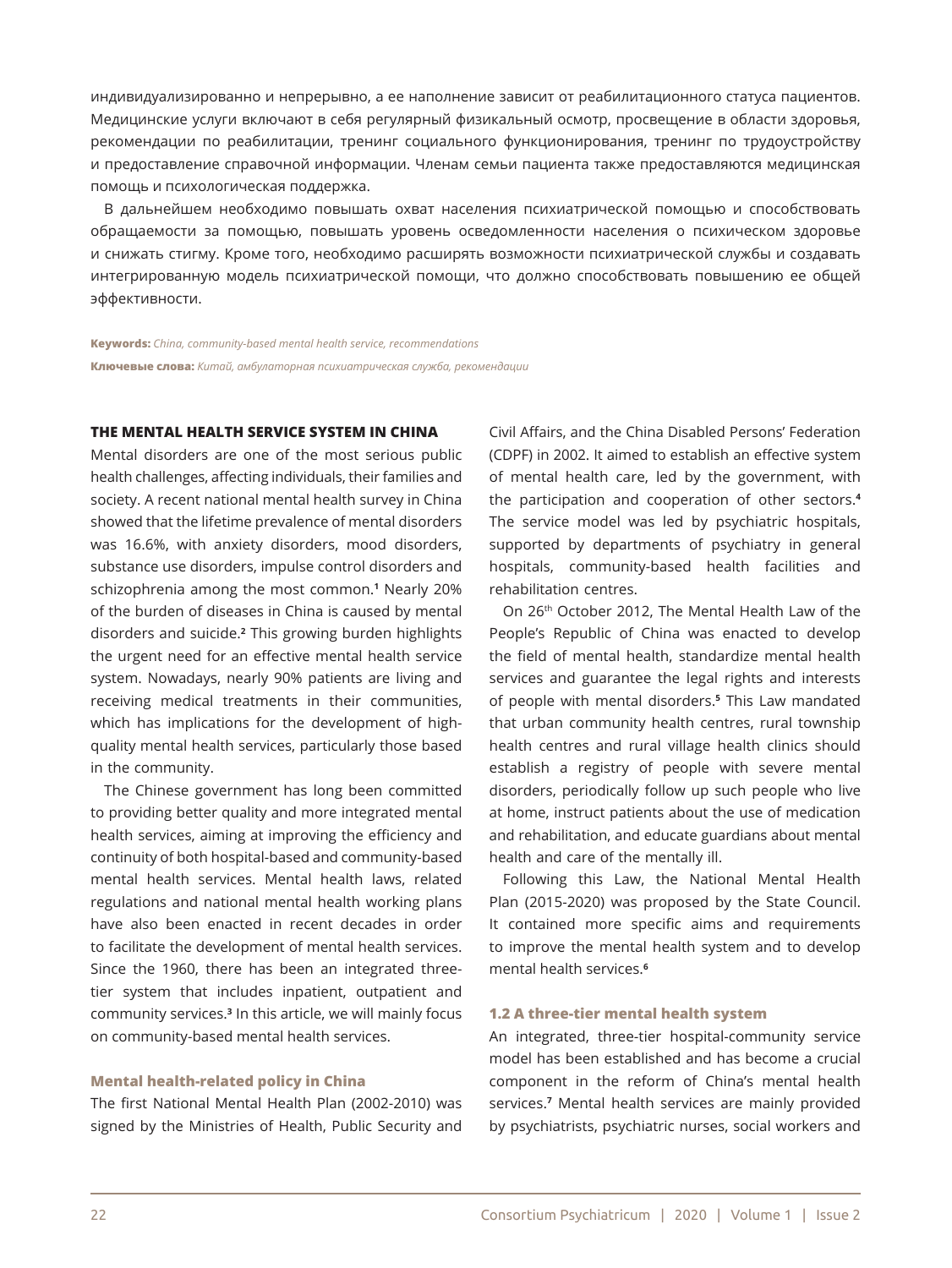clinical psychologists in mental health centres, by general practitioners and community nurses in community health centres and by social workers, clinical psychologists, rehabilitation therapists and occupational therapists in other government or social organizations. These services cover inpatient and outpatient treatment, hospital and community rehabilitation, health education, psychotherapy and vocational rehabilitation. Patients with mental illnesses can seek mental health services both in mental health centres and community health centres. The government has clearly defined the responsibilities of different medical institutions at all levels in the model. Psychiatric hospitals are mainly in charge of medical treatment for severe mental disorders, through inpatient and outpatient treatment, hospital-based rehabilitation and health education. When a patient's condition has stabilized, they are referred to CHCs, which are responsible for rehabilitation and health education. If the patient is willing to accept follow-up services, mental health service providers will provide patients and their guardians advice on how to maintain stability. If the patient is relatively stable, they may attend communitybased rehabilitation facilities. These facilities provide services including antipsychotic maintenance therapy, behaviour therapy, social skills training, vocational rehabilitation and family education. If the patient relapses, they are referred to hospital.

#### **The mental health workforce and resources**

The mental health workforce is a key component of the quality and efficiency of mental health services. In the past, mental health services were mainly hospitalbased, delivered by psychiatrists or psychiatric nurses in psychiatric hospitals. The capacity of community-based services was limited, as there were far fewer mental health professionals working in community health centres, which also severely affected the continuity of mental health services. To meet this challenge, governments at all levels were committed to improving community-based mental health services and strengthening professional capacity and human resources.

In 2002, there were only 13,397 registered psychiatrists,**<sup>8</sup>** but by the end of 2016, this number had risen to 31,910**<sup>9</sup>** (2.31/100,000 population; above the average of 2.11/100,000 in upper-middle income countries).**10** By the end of 2015, there were about 1.2 million certified psychological counsellors, however, only 0.03-0.04

million were involved in psychological counselling work, part-time or full-time and there were only about 5000 psychotherapists.**11** The number of mental health social workers is not clear. By the end of 2016, there were 1,650 psychiatric hospitals, containing 297,637 beds (21.5/100,000 population; below the average of 24.3/100,000 population in upper-middle income countries). The average length of inpatient stay is 51.7 days.**<sup>9</sup>** The quality and coverage of mental health services have been greatly improved.

# **COMMUNITY-BASED MENTAL HEALTH SERVICES: FOUNDATIONS AND DEVELOPMENT**

Following the first National Mental Health Meeting in 1958, community-based mental health rehabilitation work started in Beijing, Shanghai, Hunan, Sichuan, Jiangsu and Shandong provinces, before gradually expanding to other places in China. As the vast majority of patients receive treatments and therapies in the communities where they live, the provision of comprehensive, continuous and coordinated mental health care services is very important for patient recovery. The Chinese government has promised to make continuous efforts to develop a better community-based hospital-community integration service model in order to meet individual need for qualified mental health services in communities.

#### **Service development 2002-2018**

In 2002, the State Council issued the National Mental Health Working Plan (2002-2010), which emphasized the building of a better mental health service delivery system for the prevention, treatment and rehabilitation of mental disorders, based on medical institutions, communities and families. In 2012, the Mental Health Law mandated that CHCs must provide technical support to help residents' committees to provide mental health education to all residents living in the community. They are also responsible for keeping records of patients with severe mental disorders, follow-up services, medication guidance, rehabilitation training and mental health and nursing knowledge education for guardians.**12** In 2014, the updated National Mental Health Working Plan (2015-2020) was implemented. This proposed a clear aim: continuing to improve the mental health services for prevention, treatment and rehabilitation of mental disorders to meet individual need for mental health services.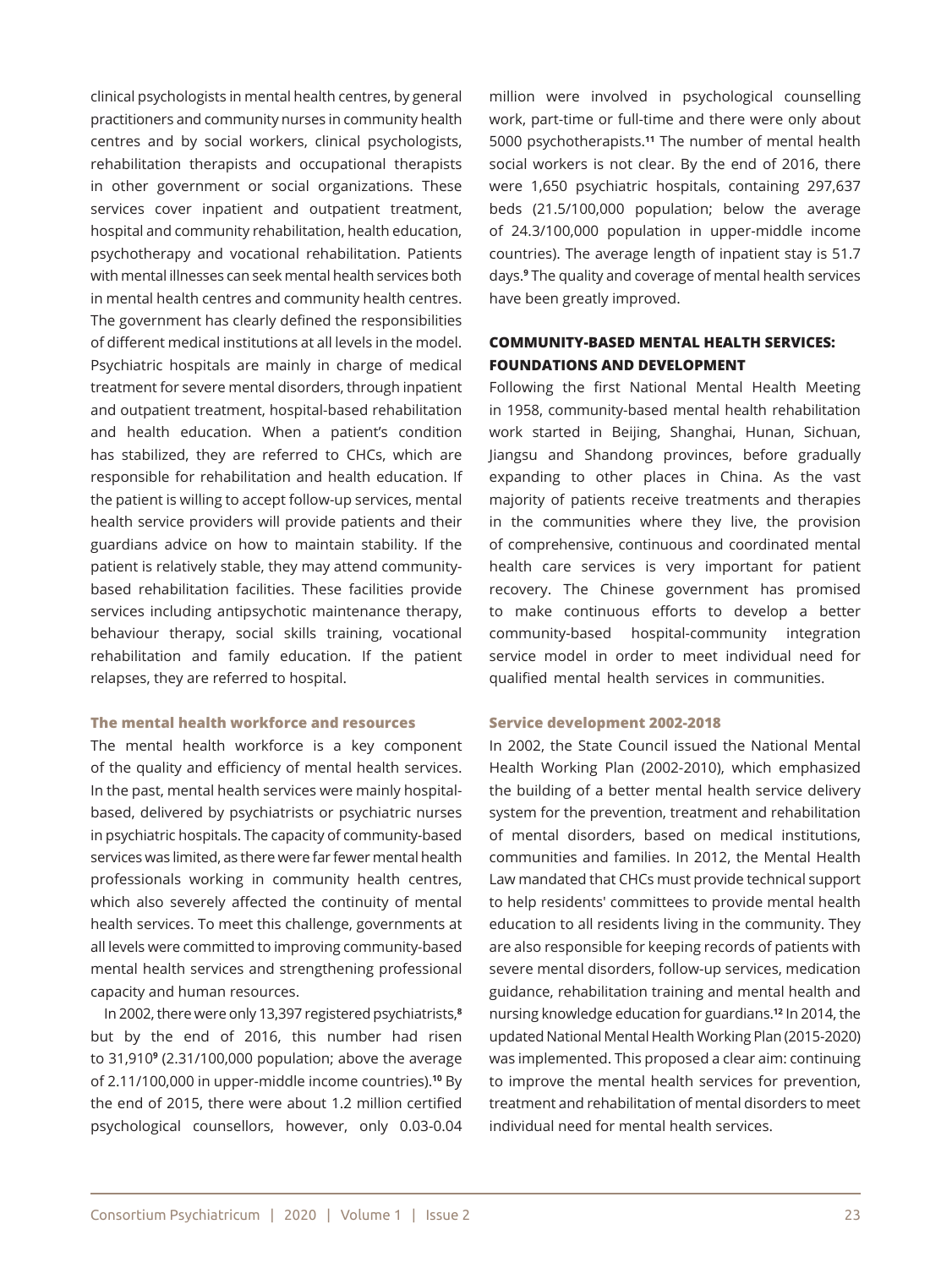In 2018, 10 related departments jointly announced the Pilot Working Plan for the Construction of a National Psychosocial Service System. This policy highlighted the importance of improving the continuity of communitybased mental health services. It encouraged treatment and rehabilitation information-sharing and the use of information technology.**13** Also in 2018, the Ministry of Civil Affairs, the Ministry of Finance, Health and Family Planning Commission and the CDPF jointly issued Guidance on Accelerating the Development of Community Rehabilitation Services for Mental Disorders. These two documents mean that patients can receive health services covering disease prevention, treatment, recovery and relapse prevention in their communities.**14** Patients can begin their rehabilitation treatment as soon as possible with continuity between hospital and community rehabilitation.

# **The structure and function of community-based mental health services**

In 2004, the Central Government Support for the Local Management and Treatment of Severe Mental Illnesses Project ('686 Programme')**15** was implemented to expedite the process of exploring and establishing a better hospital-community integration service model. In order to further standardize service quality and scope, in 2009 the National Standards for Primary Public Health Services (First Edition) were issued. As mental health is one of important public health issues, mental health services, especially for severe mental illnesses, were included.**<sup>16</sup>**

These two policies aimed to promote and standardize community-based mental health services via CHCs in urban and rural areas. Governments at all levels have led the construction and development of the communitybased mental health service system, with CHCs, psychiatric hospitals and Centres for Disease Control and Prevention (CDCs) for mental health. CHCs are obliged to deliver basic public health services, i.e., community-based health services are mainly provided by general practitioners, public health physicians and nurses working in these centres. To alleviate the shortage of human resources, psychiatrists and nurses from mental health centres are responsible for providing technical support to this workforce. CDCs are largely responsible for community mental health service quality control and supervision, the introduction of new interventions and rehabilitation techniques for mental health services, information

management and disease surveillance for patients with severe mental disorders.

#### **Community Health Service Centres**

In accordance with the requirements of the 686 Programme and the National Standards for Primary Public Health Services, community-based mental health services have many responsibilities, including: establishing individual health records, health assessment, annual physical examination, follow-up after hospitalization or outpatient treatment at least four times a year, appropriate intervention and prevention measures according to severity of illness, referral services, health education for patients and their guardians, rehabilitation guidance and psychological support for family members. Importantly, these services are voluntary, and all expenditure is covered by government.**<sup>17</sup>**

After outpatient or inpatient treatment in psychiatric hospitals, patients are referred to their CHC, where they (or their guardian) are asked to consent to follow-up services. Health assessment, diagnosis and treatment information are added to their health record. Patients can receive a follow-up service at least four times a year according to their rehabilitation progress. These include assessments of relapse risk, mental state, physical illnesses, social function, medication and laboratory tests, which inform individualized health services tailored to patients' needs. Regular physical examination, health education, rehabilitation guidance, social function rehabilitation training, vocational training and referral services; plus care and psychological support for family members are also included. To facilitate convenience and efficiency, some of the services can be delivered at home or at the CHCs by experienced general practitioners and community psychiatric nurses. If a patient's condition is found to be unstable, referral to mental health centres for hospitalization or outpatient treatment, or hospitalbased home care, are provided.

Rehabilitation is one of crucial goals for communitybased mental health services. Patients with stable conditions can choose to receive a variety of services to promote rehabilitation. Many provinces and cities have established community rehabilitation institutes, supported by many organizations including CDPF, the Civil Affairs Department, CHCs and social work organizations. Rehabilitation treatments gradually shift focus from disease to people; from symptom elimination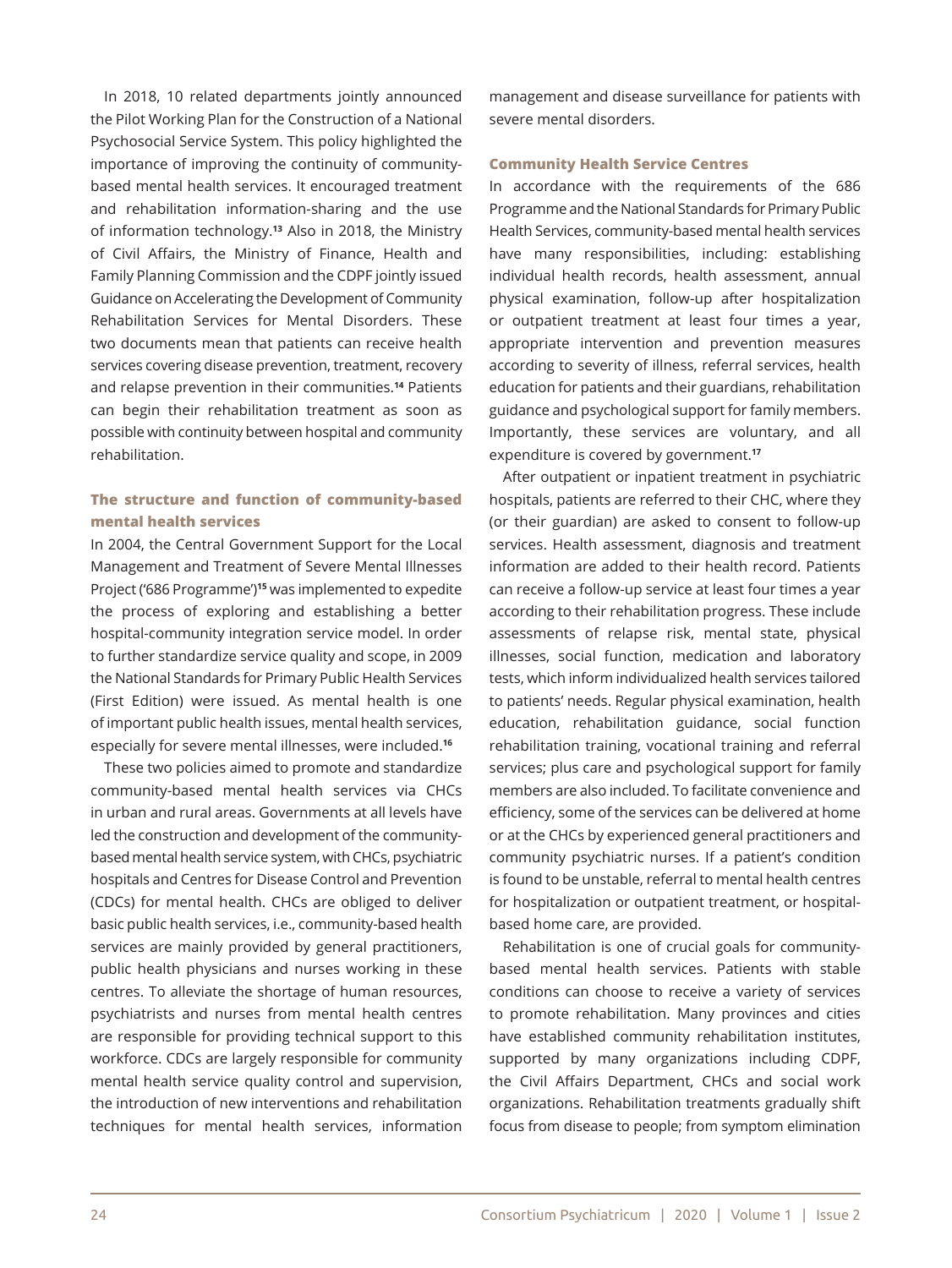to recovery of social functions. Individualized services are provided for patients at different stages, to support rehabilitation in cognitive ability, life skills, hobbies, social ability, vocational skills and to improve overall quality of life.

# **OUTCOMES AND IMPACTS OF COMMUNITY MENTAL HEALTH SERVICES**

Historically, mental health services were mainly hospitalbased, but reform and development of communitybased health services has seen the establishment of an integrated hospital-community model.

Decades of development have led to substantial improvements in the quality of medical treatment and rehabilitation therapies, the continuity of mental health services, the coverage of patients with severe mental health disorders, the immediate treatment rate of patients, medicine-taking rate, treatment adherence and support for family members. There are now more than 35,000 CHCs and more than 1,600 institutions that provide high-quality mental health rehabilitation services. By the end of the 2016, there were more than 5 million patients with severe mental health disorders registered with community-based mental health services. More than 90% of these patients had opted to receive support and 75% received regular follow-up services.**18** Other important indicators, such as (regular) medication-taking rate and number of patients in a stable condition, are also rising every year.**19** The construction of an electronic health records system facilitates the transfer of information about patients' medication, treatment and rehabilitation therapies to general practitioners after hospital discharge, meaning that patients receive a more individualized treatment and rehabilitation service. Community residents, especially those with severe mental health disorders, benefit from much-improved access to mental health services. The median radius of the mental health service network of each service site exceeds 184 km, which covers more than 90% of patients with severe mental disorders.**<sup>18</sup>**

## **CHALLENGES AND FUTURE DIRECTIONS**

The Chinese government has made the establishment of a highly efficient community-based health service an enduring priority. However, there are still many challenges that need to be addressed.

#### **Mental health service coverage and usage**

China is a huge country; unequal distribution of mental health service resources hinders the capacity of community-based mental health services. Despite the rapid development of mental health services in recent years, resources are still concentrated in rich coastal or eastern areas and most are allocated to patients with severe mental health disorders. Studies have indicated that utilization rates of community-based mental health services are not high enough,**20** as individuals still prefer mental health centres or general hospitals when seeking medical treatment. Efforts to expand coverage and accessibility of mental health services in communities is encouraged by health reform.

### **Mental health awareness and stigma**

As in other countries, lack of knowledge and stigma surrounding mental health disorders mean that people are reluctant to seek mental health service resources.**<sup>21</sup>** Health education to improve knowledge of mental disorders seems insufficient to address this problem.**<sup>22</sup>** Rather, there is a need for more anti-stigma interventions and systematic health education focusing on changing attitudes, including those of mentally ill patients, to help reduce stigma and improve mental health literacy.**<sup>23</sup>**

#### **Mental health service capability**

The number of medical practitioners in CHCs is a key element in determining the quantity, quality and effectiveness of mental health service delivery and capability. Currently, there are not enough psychiatrists and other mental health professionals in CHCs to meet the needs of all residents in communities. Training of psychiatrists and nurses has already accelerated in many places. Psychiatrists in tertiary hospitals should be encouraged to obtain a multi-site licence to practise in CHCs, so that they can enhance service capability and provide technical guidance. Teamwork among practitioners from psychiatric hospitals, CHCs and social work organizations is also recommended to maximize existing service capabilities.

In summary, establishing an integrated service model is crucial for the development of community-based mental health services. The hospital-community integration service model has become the most common and recommended model. It has been developed significantly and plays an important role in the mental health service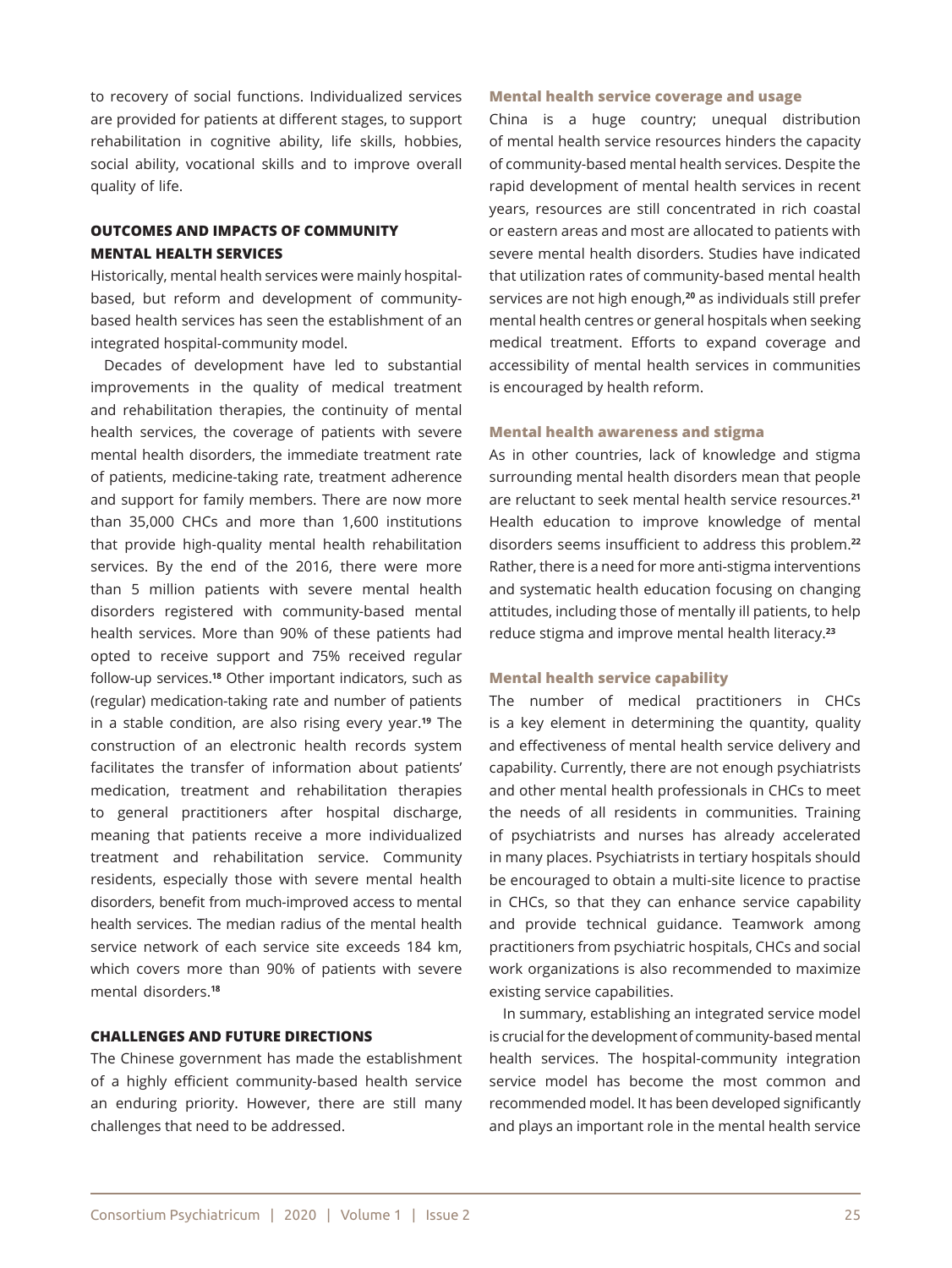system. However, closer coordination among mental health centres, CHCs and related government sectors is still needed. The coordination mechanisms between related services providers also need to be further strengthened to provide better community mental health services to meet the mental health needs of all individuals in China.

**Authors contribution:** Zhu Youwei and Li Xu: literature researching and article writing. Zhao Min: data checking, literature evaluation and language editing.

**Conflict of interest:** The authors declare that there are no known conflicts of interest associated with this publication.

**Funding:** This study was funded by support from the National Key R&D Programme of China (2017YFC1310400), National Nature Science Foundation of China (U1502228, 81501148), Shanghai Municipal Health and Family Planning Commission (2014ZYJB0002), Shanghai Health and Family Planning Commission Clinical Research Project (20184Y0134, 20184Y0152), Programme of Shanghai Academic Research Leader (17XD1403300), Shanghai Key Laboratory of Psychotic Disorders (13DZ2260500), Qihang Project of Shanghai Mental Health Centre (2018-QH-02) and Shanghai Mental Health Centre (2017-YJ-12). The funders have no role in study design, data collection and analysis, decision to publish, or preparation of the manuscript.

# **Ethics approval and consent to participate:**

All procedures followed were in accordance with the ethical standards of the Norwegian National Committee for Research Ethics in the Social Sciences and the Humanities and with the Helsinki Declaration of 1975, as revised in 2000.

## **Abbreviations:**

CDPF: China Disabled Persons' Federation CHCs: Community Health Service Centres CDCs: Centres for Disease Control and Prevention

## **Correspondence to:**

**Min Zhao, Ph.D.**  drminzhao@gmail.com

#### **For citation:**

Zhu Y, Li X, Zhao M. Promotion of mental health rehabilitation in China: community-based mental-health services. *Consortium Psychiatricum*. 2020;1(2):21-27. doi:10.17650/2712-7672-2020-1-2-21-27

#### **References**

- 1. Huang Y, Wang Y, Wang H, et al. Prevalence of mental disorders in China: a cross-sectional epidemiological study [published correction appears in Lancet Psychiatry. 2019 Apr;6(4):e11]. *Lancet Psychiatry*. 2019;6(3):211-224. doi:10.1016/S2215-0366(18)30511-X
- 2. Huang Y. Status quo and challenge of mental health in China. Article in Chinese. *Chin J Health Policy*. 2011;4:5–9. doi: 10.3969/j. issn.1674-2982.2011.09.002
- 3. Fan X, Su K. Research Progress of Community Mental Health Services. Article in Chinese. *Chin J Health Psychol.* 2015;23(8):1268- 73 doi: 10.13342/j.cnki.cjhp.2015.08.042
- 4. Ministry of Health of the People's Republic of China MoPSotPsRoC. Ministry of Civil Affairs of the People's Republic of China. China Disabled Persons' Federation. *National Mental Health Plan (2002-2010).* Shanghai archives of psychiatry; 2003:210-16
- 5. Chen H, Phillips M, Cheng H, et al. Mental Health Law of the People's Republic of China (English translation with annotations): Translated and annotated version of China's new Mental Health Law. *Shanghai Arch Psychiatry*. 2012;24(6):305-321. doi:10.3969/j. issn.1002-0829.2012.06.001
- 6. Xiong W, Phillips MR. Translated and annotated version of the 2015-2020 National Mental Health Work Plan of the People's Republic of China. *Shanghai Arch Psychiatry*. 2016;28(1):4-17. doi:10.11919/j.issn.1002-0829.216012
- 7. Ma H. Integration of hospital and community services-the '686 Project'-is a crucial component in the reform of China's mental health services. *Shanghai Arch Psychiatry*. 2012;24(3):172-174. doi:10.3969/j.issn.1002-0829.2012.03.007
- 8. Ministry of Health of the People's Republic of China. *Chinese Health Statistics Yearbook — 2004*. 2004.
- 9. National Health and Family Planning Commission of the People's Republic of China. *Chinese Health and Family Planning Statistics Yearbook*. China Union Medical University Press; 2017.
- 10. World Health Organization. *2017 Mental Health ATLAS*. World Health Organization; 2018. Published 2018. Accessed November 9, 2020. https://apps.who.int/iris/bitstream/hand le/10665/272735/9789241514019-eng.pdf?ua=1
- 11. Zhang M. Interpretation of Policy Points of Guidance on Strengthening Mental Health Services. *Shanghai Arch Psychiatry.* 2005;17(z1):1-2 doi: 10.3969/j.issn.1002-0829.2005.z1.001
- 12. Mental health law of the People's Republic of China. The state Council of the People's Republic of China. Published October 26, 2012. Accessed November 9, 2020. http://www.gov.cn/flfg/2012- 10/26/content\_2253975.htm
- 13. Pilot Working Plan for the Construction of a National Psychosocial Service System. Ministry of Civil Affairs of the People's Republic of China. Published December 05, 2018. Accessed November 10, 2020. http://www.mca.gov.cn/article/gk/ titb/201812/20181200013403.shtml
- 14. Liu J, Ma H, He YL, et al. Mental health system in China: history, recent service reform and future challenges. *World Psychiatry*. 2011;10(3):210-216. doi:10.1002/j.2051-5545.2011.tb00059.x